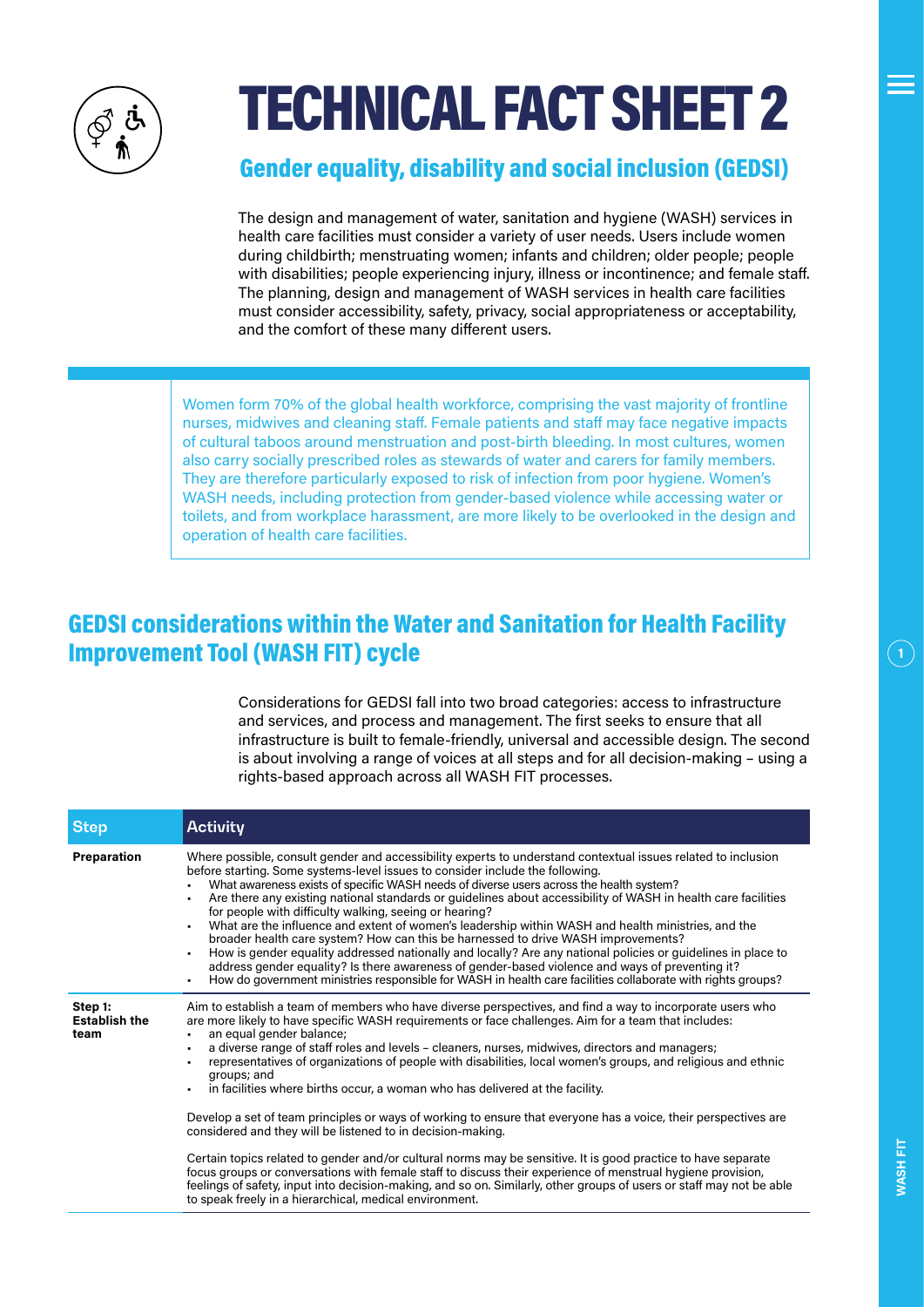| <b>Step</b>                                                | <b>Activity</b>                                                                                                                                                                                                                                                                                                                                                                                                                                                                                                                                                                                                                                                                                                                                      |  |
|------------------------------------------------------------|------------------------------------------------------------------------------------------------------------------------------------------------------------------------------------------------------------------------------------------------------------------------------------------------------------------------------------------------------------------------------------------------------------------------------------------------------------------------------------------------------------------------------------------------------------------------------------------------------------------------------------------------------------------------------------------------------------------------------------------------------|--|
| Step 2:<br><b>Assess the</b><br>facility                   | Ensure that special attention is given during the facility assessment to the delivery rooms, neonatal care<br>٠<br>unit and postnatal care rooms. Check for female-friendly facilities and infrastructure, such as gender-<br>segregated toilets.<br>Speak to health care workers and facility management to understand and challenge harmful attitudes and<br>discrimination towards certain groups.<br>Recognize that not all staff will feel comfortable highlighting problems because of power imbalances. Some<br>$\blacksquare$<br>problems may not be immediately obvious (e.g. problems in supplies of personal protective equipment). It is<br>important to ensure that all people, particularly women, can speak privately about concerns. |  |
| Steps 3:<br>Risk<br>assessment                             | Consider how risk differs for women, children, people with disabilities, the elderly and disadvantaged<br>$\blacksquare$<br>groups. Consider risks to health, safety, dignity and access.<br>Are these groups disproportionately affected by access to poor services?                                                                                                                                                                                                                                                                                                                                                                                                                                                                                |  |
| Step 4:<br>Develop and<br>implement<br>improvement<br>plan | Improvement planning should employ a do-no-harm approach.<br>Will the action plan create an increased work burden (e.g. on women, cleaners, carers) and how can this<br>be mitigated? How can the work burden be most equitably allocated, and what resources exist (or can be<br>accessed) to bring in additional help?<br>Will the planned improvements affect women and men differently, and how can this difference be reduced?<br>Will people with disabilities be able to access and benefit from new or upgraded services?<br>$\blacksquare$                                                                                                                                                                                                  |  |
| Step 5:<br>Monitor,<br>review, adapt,<br>improve           | Develop feedback mechanisms to provide women and other diverse users (particularly those who<br>٠<br>experience marginalization) with the opportunity to provide feedback easily and ensure that their<br>inputs are considered in WASH services and future improvements.                                                                                                                                                                                                                                                                                                                                                                                                                                                                            |  |

#### Improvements

GEDSI improvements are listed in the table below according to domain. An overarching principle is that feedback or accountability mechanisms should be in place to give women and other users the chance to provide feedback on quality of care, and to inform them about where to seek the information and treatment they need.

All WASH facilities should meet universal design principles and:

- be located reasonably close to service areas, well lit and safe to access (lockable doors with no gaps) at all times by patients, staff and attendants;
- be accessible via a safe path that is clear of hazards and has no steps;
- have sufficient space in internal facilities for caregivers to support another person or for a wheelchair to turn around; and
- have communications about hygiene behaviour change available in accessible formats, such as pictures, braille or local languages.

| <b>Domain</b> | Improvements                                                                                                                                                                                                                                                                                                                                                                                                                                                                                                                                                                                |                                                                                                        |                                                                                                                                                                                                                                                                                                                                                                                                                                                                                                 |  |  |
|---------------|---------------------------------------------------------------------------------------------------------------------------------------------------------------------------------------------------------------------------------------------------------------------------------------------------------------------------------------------------------------------------------------------------------------------------------------------------------------------------------------------------------------------------------------------------------------------------------------------|--------------------------------------------------------------------------------------------------------|-------------------------------------------------------------------------------------------------------------------------------------------------------------------------------------------------------------------------------------------------------------------------------------------------------------------------------------------------------------------------------------------------------------------------------------------------------------------------------------------------|--|--|
|               | <b>Maternity and neonatal</b><br>wards                                                                                                                                                                                                                                                                                                                                                                                                                                                                                                                                                      | Female-friendly                                                                                        | <b>Accessible and</b><br>appropriate for diverse<br>users                                                                                                                                                                                                                                                                                                                                                                                                                                       |  |  |
| <b>Water</b>  | Ensure that drinking water is<br>available to women before, during<br>and after delivery.<br>Ensure that well draining bathing<br>facilities that are private and<br>lockable are available to women<br>before, during and after delivery.<br>Ensure that clean changing areas<br>are available for infant WASH<br>needs, with water for handwashing.<br>Ensure that materials and water to<br>manage postpartum bleeding are<br>provided.<br>Ensure that sufficient water is<br>available in the delivery room<br>(either through piped supply or<br>stored in water tanks) for all needs. | Provide bathing facilities that<br>are women-only and are private,<br>lockable and in a safe location. | Consider modifications to bathing<br>facilities such as grab rails<br>and shower chairs to improve<br>accessibility.<br>Ensure that at least one bathing<br>facility meets universal design<br>standards so that it is accessible<br>to people with disabilities. Refer<br>to Australian Government AusAID<br>(2013) under "Related tools and<br>further reading".<br>Ensure that drinking water is<br>accessible to all users (e.g. signs<br>are in accessible formats, taps are<br>low down). |  |  |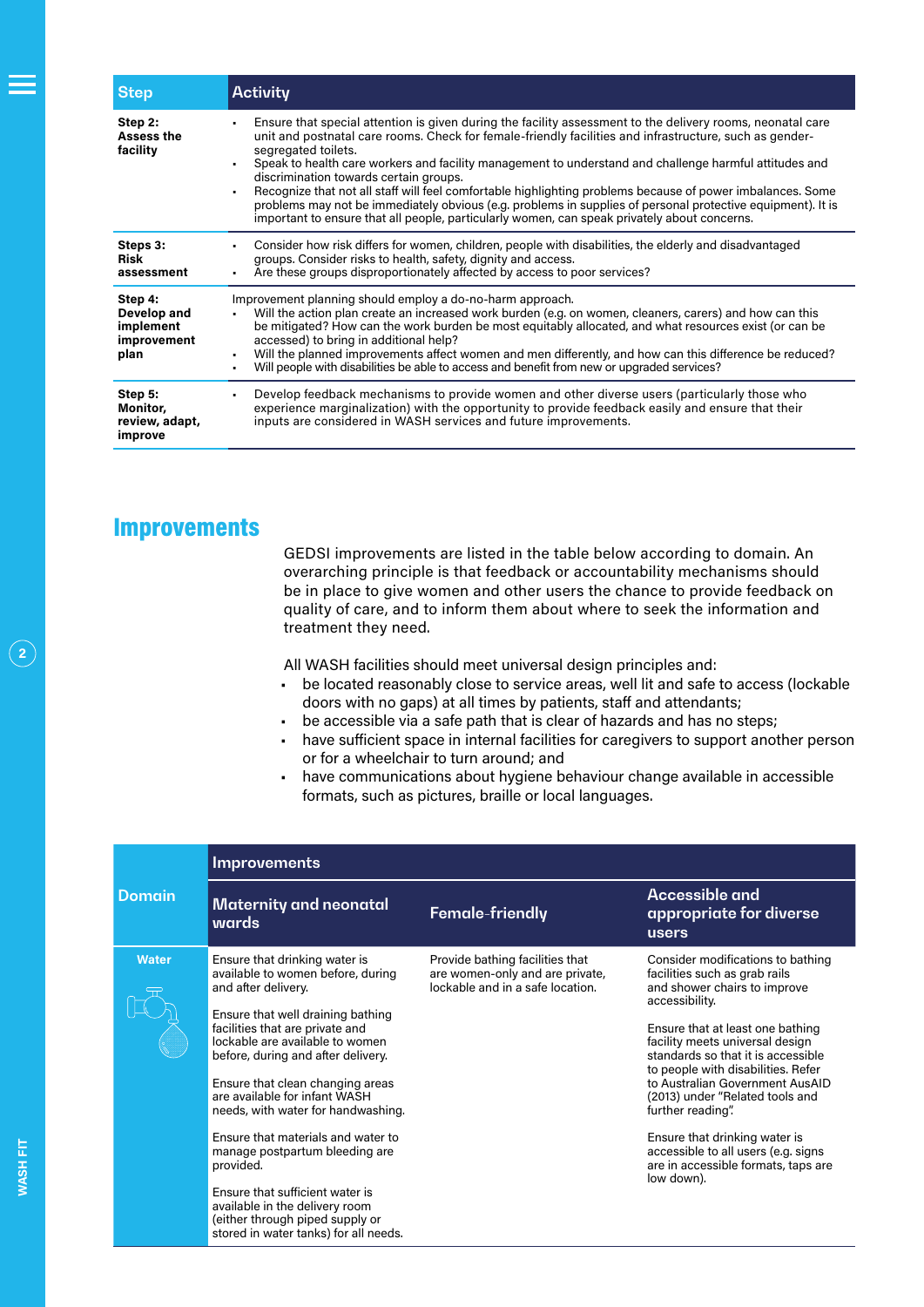|                                    | Improvements                                                                                                                                                                                                                                                                                                                                                                                      |                                                                                                                                                                                                                                                              |                                                                                                                                                                                                                                                                                                                                                                                                                |  |
|------------------------------------|---------------------------------------------------------------------------------------------------------------------------------------------------------------------------------------------------------------------------------------------------------------------------------------------------------------------------------------------------------------------------------------------------|--------------------------------------------------------------------------------------------------------------------------------------------------------------------------------------------------------------------------------------------------------------|----------------------------------------------------------------------------------------------------------------------------------------------------------------------------------------------------------------------------------------------------------------------------------------------------------------------------------------------------------------------------------------------------------------|--|
| <b>Domain</b>                      | <b>Maternity and neonatal</b><br>wards                                                                                                                                                                                                                                                                                                                                                            | Female-friendly                                                                                                                                                                                                                                              | <b>Accessible and</b><br>appropriate for diverse<br>users                                                                                                                                                                                                                                                                                                                                                      |  |
| <b>Sanitation</b>                  | Ensure that private, safe, lockable<br>toilets are available to women<br>before, during and after delivery.<br>They should:<br>provide privacy;<br>be lockable from the inside:<br>be in a safe location:<br>ï<br>be clearly marked for females, with<br>a separate entrance;<br>have good lighting; and<br>٠<br>cater for menstrual hygiene<br>requirements of both staff and<br>facility users. | Ensure that private, safe, lockable<br>toilets are available to women,<br>separate from men, with provision<br>for menstrual hygiene management.<br>Larger health care facilities should<br>have separate facilities for female<br>staff and facility users. | Consider modifications to toilet<br>facilities such as grab rails to<br>improve accessibility, ramps to<br>access cubicles and smaller toilets<br>for children.<br>Ensure that at least one cubicle<br>meets universal design standards<br>so that it is accessible to people<br>with disabilities.                                                                                                            |  |
| <b>Hand</b><br>hygiene             | Ensure that hand hygiene stations<br>with water and soap or alcohol-<br>based handrub are available and<br>accessible in key locations. Ensure<br>that promotion of hand hygiene<br>for new parents targets all family<br>members (e.g. mothers, fathers,<br>other relatives).                                                                                                                    | Ensure that hand hygiene<br>interventions targeting health care<br>workers consider power issues,<br>such as whether female workers<br>can request soap.                                                                                                     | Ensure that behaviour change<br>communications about hand hygiene<br>are available in different formats,<br>such as using pictures and local<br>languages, and use terminology<br>and approaches that resonate with<br>local populations. Ensure that hand<br>hygiene stations are accessible to<br>people with limited mobility (e.g.<br>situated lower down for those in<br>wheelchairs and young children). |  |
| <b>Health care</b><br>waste        | disposal systems are functional.                                                                                                                                                                                                                                                                                                                                                                  | Ensure that facilities for disposal of menstrual hygiene products are available in a private, hygienic place and that                                                                                                                                        |                                                                                                                                                                                                                                                                                                                                                                                                                |  |
| <b>Environmental</b><br>cleaning   |                                                                                                                                                                                                                                                                                                                                                                                                   | Ensure a regular cleaning and maintenance schedule for maternity and neonatal wards, female and child toilets,<br>and bathing areas, which is not reliant on cleaning by patient users or their attendants.                                                  |                                                                                                                                                                                                                                                                                                                                                                                                                |  |
| <b>Management</b><br>and workforce | Conduct gender and inclusion sessions for all staff (including supervisors and cleaners) to ensure sensitivity and<br>awareness to different requirements.<br>Be aware of power dynamics, and aim for diverse voices and roles in decision-making.                                                                                                                                                |                                                                                                                                                                                                                                                              |                                                                                                                                                                                                                                                                                                                                                                                                                |  |

≡